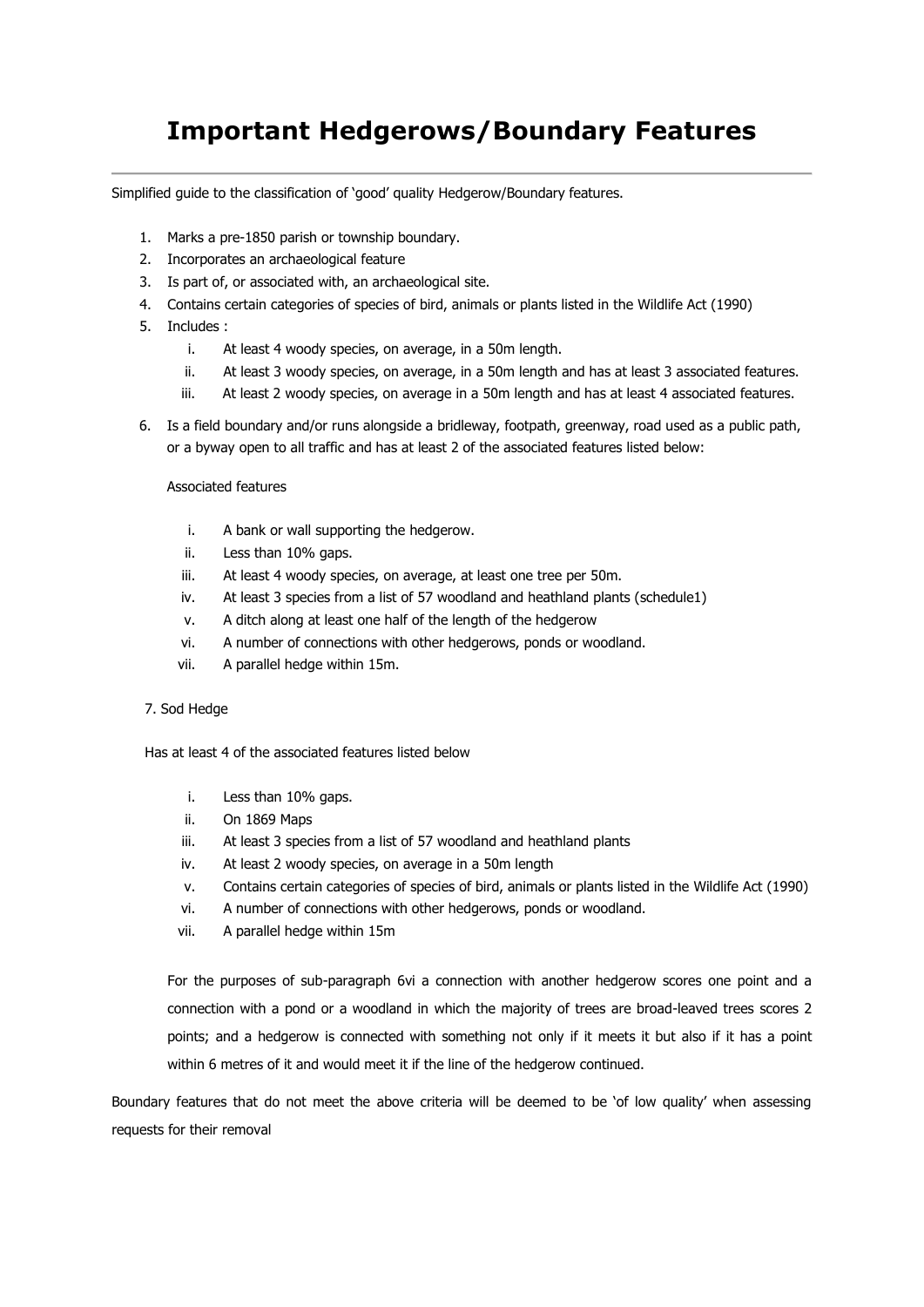## **SCHEDULE 1**

### **WOODLAND & HEATH SPECIES (57)**

Barren strawberry *(Potentilla sterilis)* Bell heather (*Erica cinerea*) Blaeberry (*Vaccinium myrtillus*) Bluebell *(Hyacinthoides non-scripta)* Broad buckler fern *(Dryopteris dilatata)* Bugle *(Ajuga reptans)* Cat's ear (*Hypochaeris radicata*) Common dog violet *(Viola riviniana)* Common polypody *(Polypodium vulgare)* Common spotted/heath spotted orchid (*Dactylorhiza* spp) Dyer's greenweed (*Genista tinctoria*) Early dog violet *(Viola reichenbachiana)* Foxglove (*Digitalis purpurea*) Greater wood-rush *(Luzula sylvatica)* Hairy brome *(Bromus ramosus)* Hairy woodrush *(Luzula pilosa)* Hard fern *(Blechnum spicant)* Hard shield fern *(Polystichum aculeatum)* Harebell (*Campanula rotundifolia*) Hart's tongue *(Asplenium scolopendrium)* Heath bedstraw *(Galium saxatile)* Herb-robert *(Geranium robertianum)* Lady fern *(Athyrium filix-femina)* Lady's bedstraw (*Galium verum*) Ling (*Calluna vulgaris*) Lords-and-ladies *(Arum maculatum)* Male fern *(Dryopteris filix-mas)* Mouse-ear hawkweed (*Pilosella officinarium*)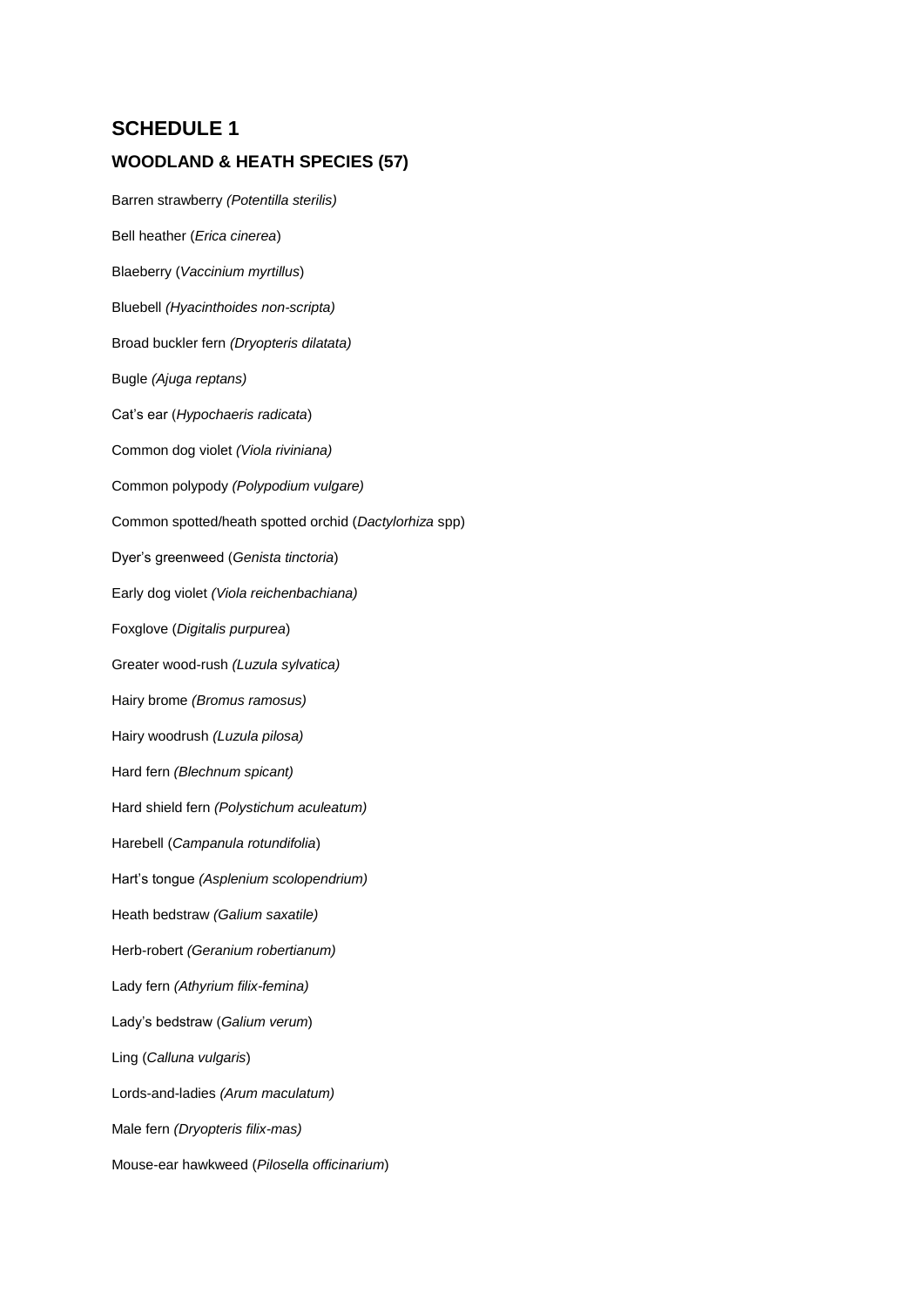Narrow buckler-fern *(Dryopteris carthusiana)* Navelwort (*Umbilicus rupestris*) Ox-eye daisy (*Leucanthemum vulgare*) Pignut *(Conopodium majus)* Primrose *(Primula vulgaris)* Ramsons *(Allium ursinum)* Red campion (Silene dioica) Sanicle *(Sanicula europaea)* Scaly male-fern *(Dryopteris affinis)* Sheepsbit (*Jasione montana*) Smith's pepperwort (*Lepidium heterophyllum*) Soft shield fern *(Polystichum setiferum)* Sweet violet *(Viola odorata)* Thyme (*Thymus praecox*) Tormentil *(Potentilla erecta)* Wild strawberry *(Fragaria vesca)* Wood anemone *(Anemone nemorosa)* Wood avens/Herb bennet *(Geum urbanum)* Wood false-brome *(Brachypodium sylvaticum)* Wood horsetail *(Equisetum sylvaticum)* Wood melick *(Melica uniflora)* Wood sage *(Teucrium scorodonia)* Wood sedge *(Carex sylvatica)* Wood sorrel *(Oxalis acetosella)* Wood speedwell *(Veronica montana)* Wood spurge *(Euphorbia amygdaloides)* Woodruff *(Galium odoratum)* Yarrow (*Achillea millefolium*) Yellow pimpernel *(Lysimachia nemorum)*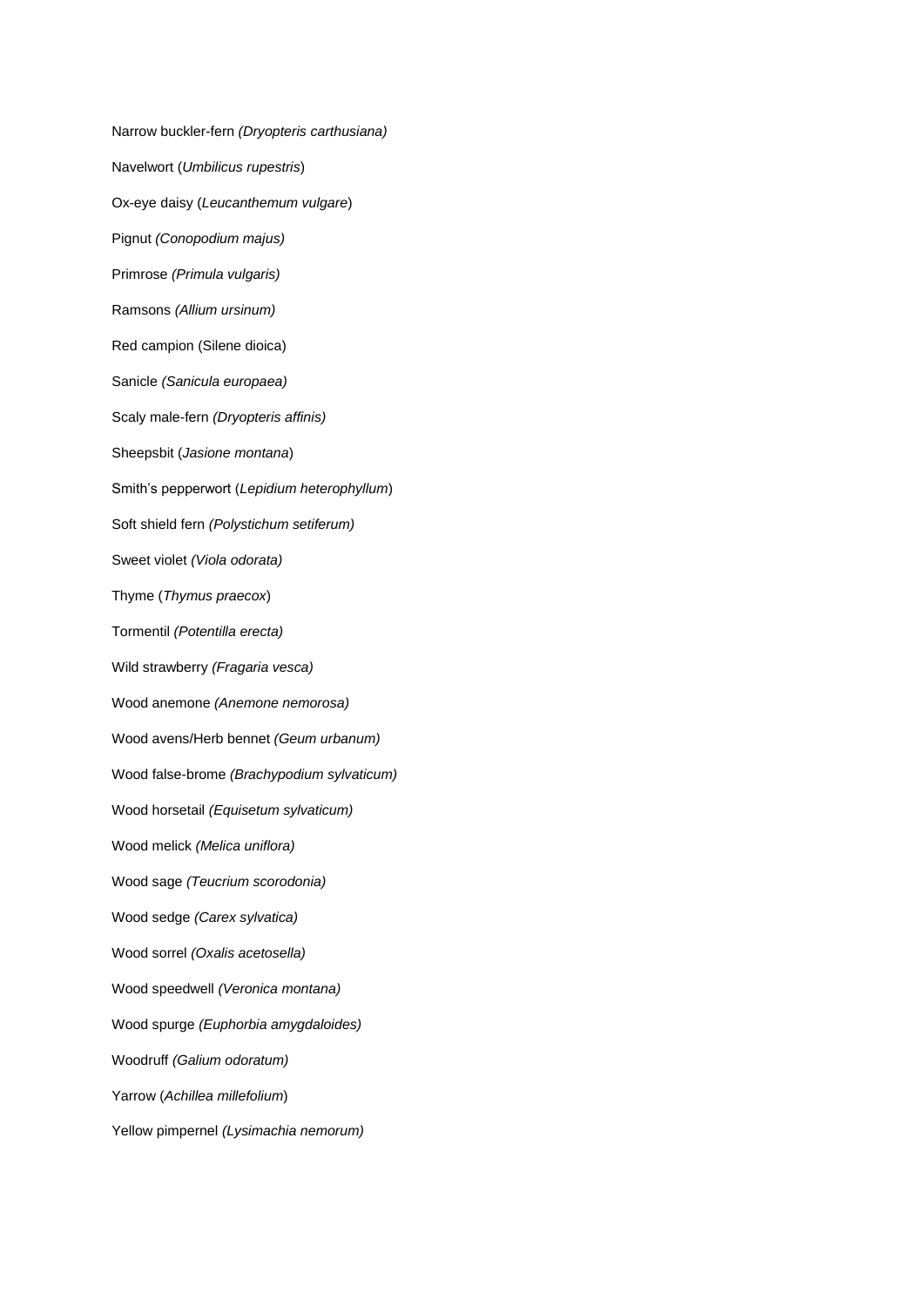## **SCHEDULE 2**

### **WOODY SPECIES (44)**

Alder *(Alnus glutinosa)* Apple, crab *(Malus sylvestris)* Ash *(Fraxinus excelsior)* Aspen *(Populus tremula)* Beech *(Fagus sylvatica)* Birch, downy *(Betula pubescens)* Birch, silver *(Betula pendula)* Black-poplar *(Populus nigra sub-species betulifolia)* Blackthorn *(Prunus spinosa)* Box *(Buxus sempervirens)* Broom *(Cytisus scoparius)* Buckthorn *(Rhamnus cathartica)* Buckthorn, alder *(Frangula alnus)* Cherry, bird *(Prunus padus)* Cherry, wild *(Prunus avium)* Elder *(Sambucus nigra)* Elm *(Ulmus species)* Gooseberry *(Ribes uva-crispa)* Gorse *(Ulex europaeus)* Gorse, western *(Ulex gallii)* Guelder rose *(Viburnum opulus)* Hawthorn *(Crataegus monogyna)* Hazel *(Corylus avellana)* Holly *(Ilex aquilfolium)* Honeysuckle (*Lonicera periclymenum*) Hornbeam *(Carpinus betulus)* Ivy (*Hedera helix*)